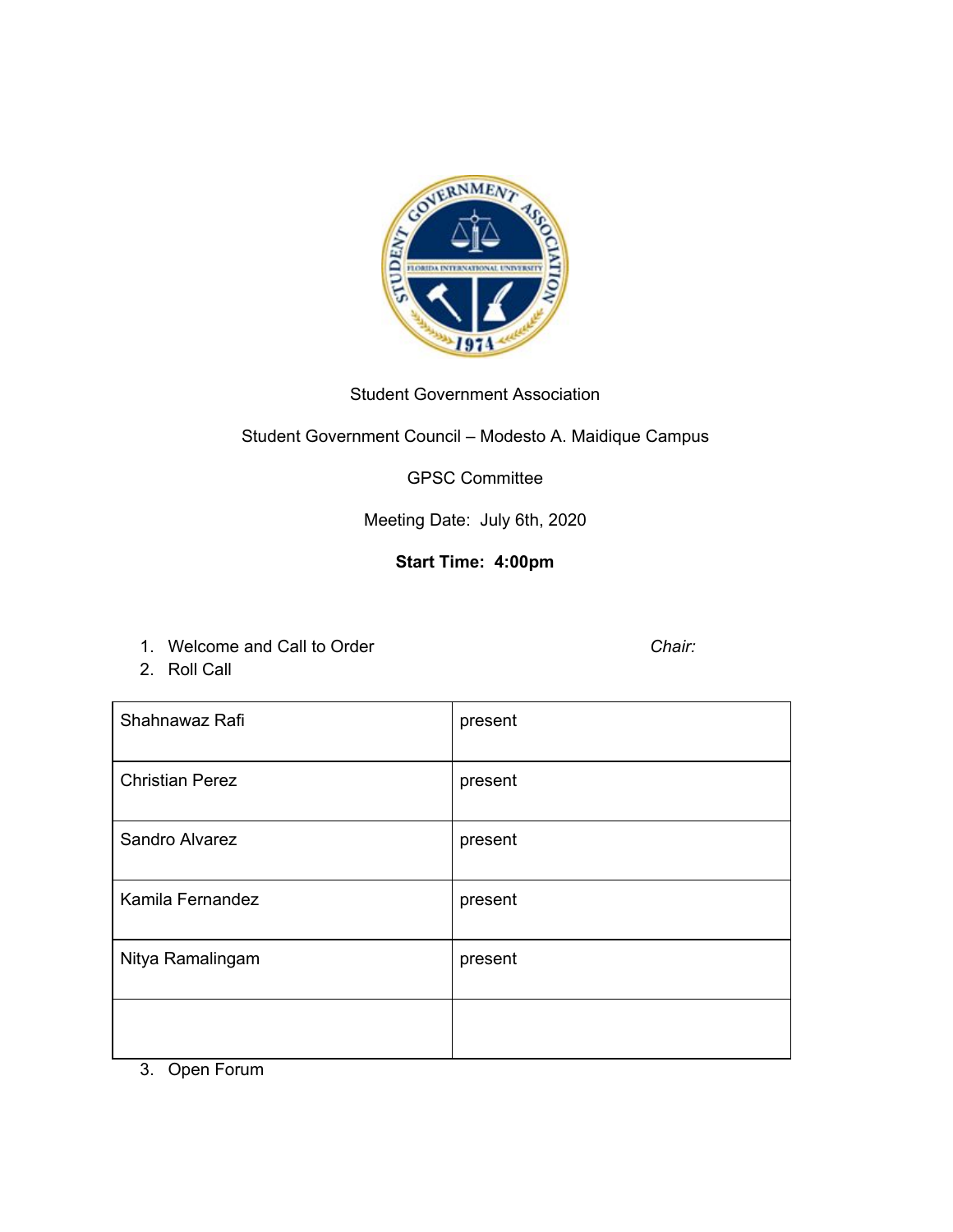- Review of Sandro's bill for graduate senator qualifications
	- 1. Sandro is presenting a bill to amend qualifications for graduate senator positions.
	- 2. Michelle states that a constitution can only be amended through a referendum.
	- 3. Amendments of anything over the statutes and this can be brought up in a University Wide congress.
	- 4. You need to follow the documents and make sure amendments are defined by the status within the university.
	- 5. The bill can still be shared with the senate for their considerations.
	- 6. Sandro describes the sections that he has added including the addition of maintenance of three credit hours or 3 dissertation credits.
	- 7. Idea behind the bill was to involve graduate students who would like to be involved in GPSC but cannot due to other obligations. Provides more consideration for graduate work obligations.
	- 8. For fall and spring semester Dr. Castro explains that it was changed a year ago regarding the rules for graduate student senators.
	- 9. All the programs and universities have different language regarding requirements for Masters and PhD students.
	- 10. University changes its definition for what's full time and now with the remote learning aspect we do not want to alienate students.
	- 11. Why are graduate students required to have a full time definition? Because terms were established by graduate school.
	- 12. We shall wait until searching the UGS website.
- Review of TA orientation PowerPoint presentation
- 1.

## 4. Old Business

- · TA Orientation Package: Progress
	- 1. Nitya completed the flyer on the google drive page.
	- 2. Nitya presents the first page and second page.
	- 3. The version of the logo that was used was the latest.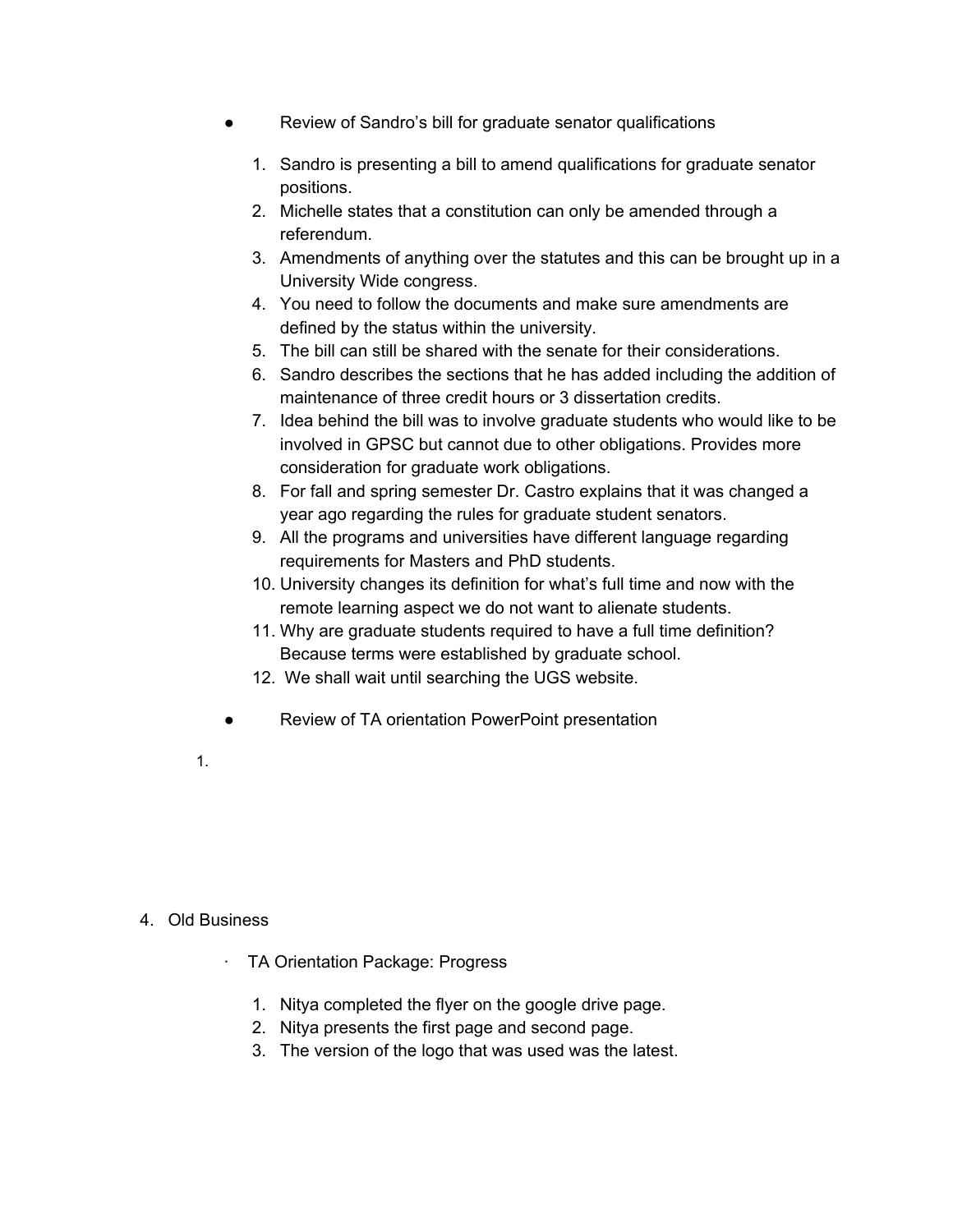- 4. Do we have to comply with the two weeks notice for the publication team to receive a flyer?
- · Orientation Flyer for GPSC to include in the orientation packet
	- 1. Any flyer for an event can be reviewed by JP for his design (publications team).
	- 2. Nitya asks if she can send the flyer for review for JP and asks if it can be stylized.
	- 3. Dr. Castro says we can provide a template based on what we would like the orientation flyer to appear as.
	- 4. The publications link will be put into the chat for GPSC.
- 5. New Business
	- **Budget Review: Allocation Decision** 
		- 1. Are numbers going to be set for budget items?
		- 2. Yes the committee sets the amounts for budget items for each year.
		- 3. Ratio varies from 82 % to 86 %.
		- 4. Gradskellar amounts and GSAW can be changed according to the year's responsibilities.
		- 5. Teresa explains that most of the budget is ready so no need to allocate the funds there.
		- 6. What are the criteria for the miscellaneous category? Represents items that can be rollovers, any random items that can be used for GPSC events, a balance to make sure we don't go over our budget.
		- 7. Teresa explains that due to the summer semester being mostly done the money for summer is too much.
		- 8. The amount of interchangeable items.
		- 9. The virtual conferences will be considered travel.
		- 10. The latest will be a broad category.
		- 11. Virtual looks as domestic travel and if you want to allocate 400 in the fall for virtual travel.
		- 12. Due to the reduction in A & S fees we must consider the reduction of funds for potential travel considerations.
		- 13. A possible 25% cut due to the considerations of A&S fees.
		- 14. Money that is left over will not rollover.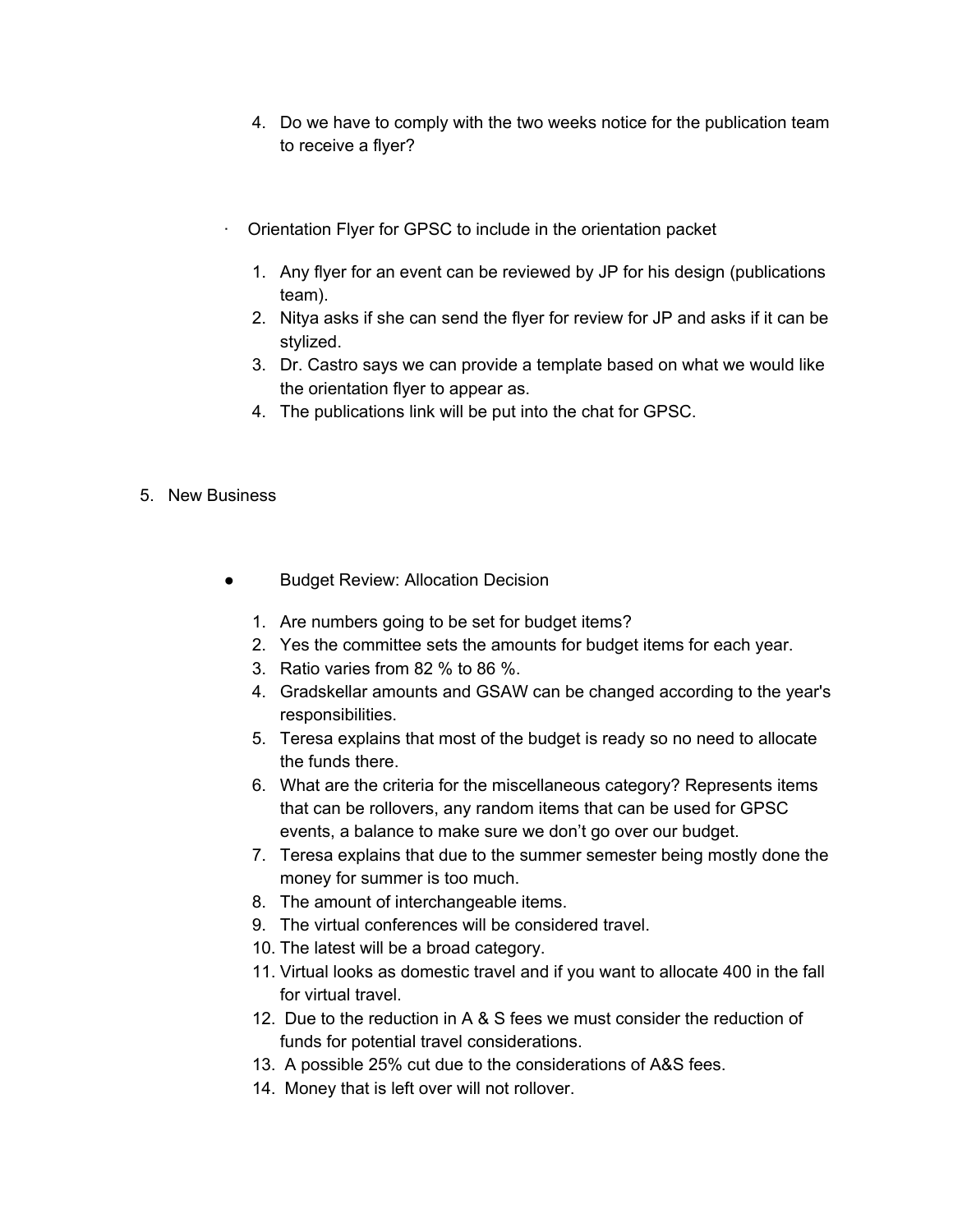- 15. Sylvana in the budget committee explained by the third week of July GPSC will have a better idea of exactly the budget for GPSC.
- SOP Amendment: Hotel night stay amount finalization
	- 1. Nitya provides an explanation regarding the increase in accommodation allocation.
	- 2. Students aren't able to utilize the airfare portion of the funding and our limited.
	- 3. The maximum amount of hotel accommodations were pitched but the vote was against this raise in the funding package.
	- 4. GPSC decided to wait for the new committee to make a decision on this amendment.
	- 5. Teresa explains that it's pointless to increase the hotel accommodation due to lack of a budget currently. Another avenue for rewriting the rules in the SOP will be not to increase the amount but instead use the expenses in another way. For example, if you're not using air travel funds you can use it for accommodation instead.
	- 6. The funding is still uncertain currently but can be reviewed by the end of July.
	- 7. Two weeks following the end of July we have time to decide budget allocations.
	- 8. After we receive the budget we will make a decision.
- SOP Amendment: COVID-19 pandemic context additions
	- 1. Chairman Rafi explains the addition of Pandemic funding guidelines for the GPSC SOP.
	- 2. Nitya explains that the committee reserves the right to adjust the SOP according to what the GPSC committee is doing.
	- 3. Teresa explains that they can still contact her over email in case they need further clarifications.
	- 4. Our plans are virtually that they can advertise said committee meetings and also means virtually also can be informational.
	- 5. No large meeting spaces on campus do not allow for in-person meetings etc.
	- 6. Kamila mentions a change to the word centers for CDC title.
- 10 Minute Window presentation & discussion at student orientation
	- 1. TA orientation is August 18th and the ten minute window is from 12:40 to 12:50 PM.